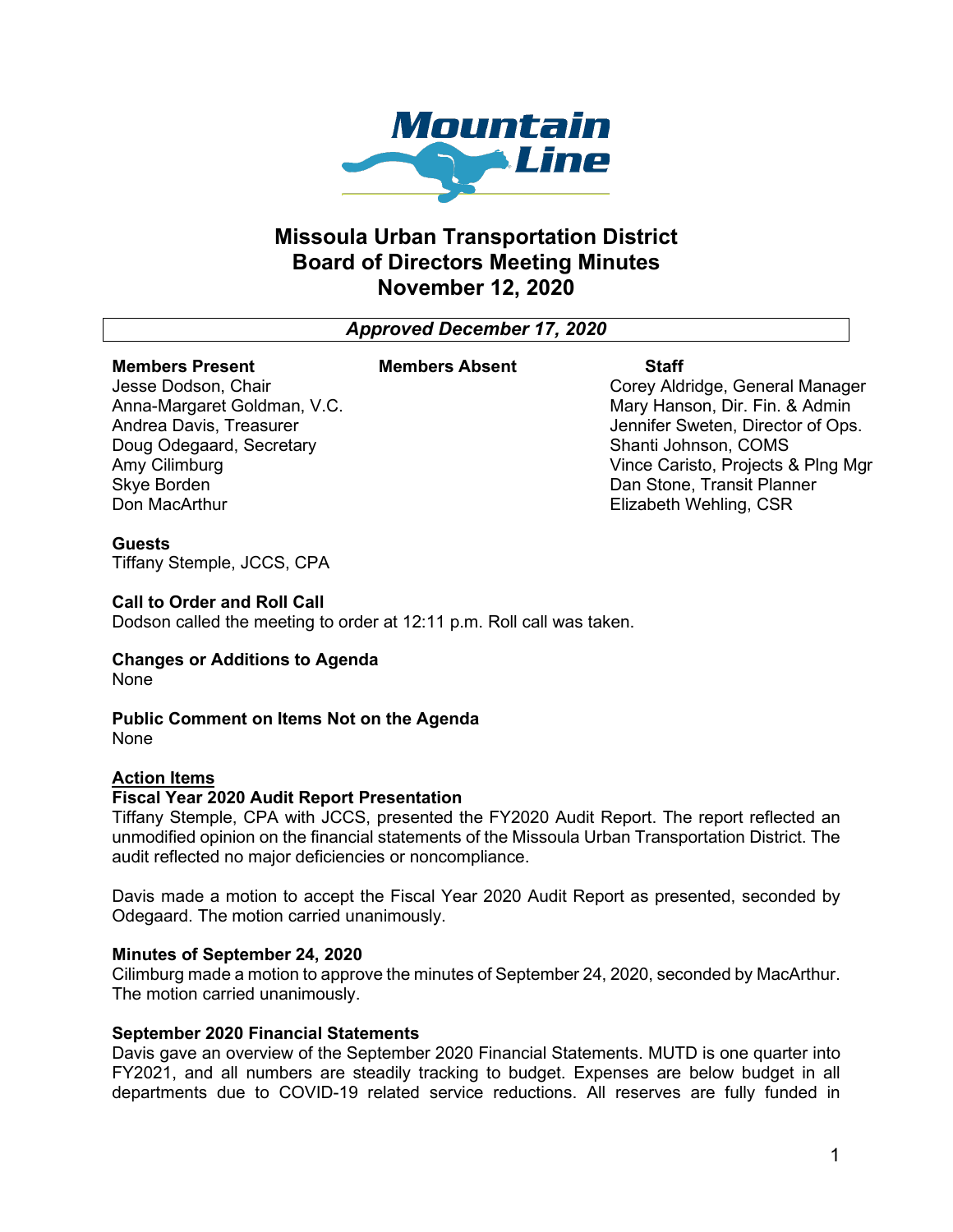accordance with the Board Reserve Policy. The EWS Payroll system is completely implemented for all employees. Mill Levy funds from the 2020 Mill Levy will not be accessible for MUTD until November 2020, but operational changes are commencing in preparation for service expansion.

Hanson shared that COVID-19 costs to date have been just under \$200,000, which will be reimbursed through COVID-19 emergency relief.

Davis made a motion to accept the September 2020 Financial Statements as presented, seconded by Odegaard. The motion carried unanimously.

## **Collective Bargaining Agreement (CBA) between the Missoula Urban Transportation District and Teamsters Union Local No. 2**

Sweten discussed the proposed CBA between MUTD and Teamsters Union Local No. 2. Negotiations have taken place virtually for the Operators and Paratransit Coordinators. This contract will be retroactive to July 1, 2020. The expected financial impact in the first year will be a 5% increase in wages.

Dodson called for a vote to approve the agreement with Teamsters Union Local No. 2 for the period of July 1, 2020, to June 30, 2023, for the Operators and Paratransit Coordinators. The vote for approval was unanimous.

### **Downtown Police Officer Support**

Aldridge provided a summary of the agenda item. There currently is an officer stationed in the downtown area, and the success of having this presence in the downtown area has warranted the need for a second officer. The Downtown Business Improvement District obtained a grant in cooperation with the Missoula Police Department to fund a second officer. Mountain Line sees a direct benefit to having these officers respond quickly to issues at the downtown transfer center and have specialized training to assist with crisis intervention.

Cilimburg made a motion to authorize the General Manager to sign an agreement with the Downtown Business Improvement District (BID) to provide funding support for the Downtown Officer at \$15,000 per year for a period of three years, seconded by Borden. The motion carried unanimously.

### **Purchase of Two (2) 35-Foot Gillig Battery Electric Buses**

Caristo explained the purchase of two (2) 35-Foot Gillig Electric Buses. MUTD was awarded an FTA grant in June for the purchase of electric buses and associated infrastructure. Gillig's electric bus parts are identical to the diesel buses currently operating on MUTD's fleet, except for the electric engine components.

Cilimburg made a motion to approve the purchase of two (2) 35-foot electric buses from Gillig, Inc. of Livermore, CA, for a total contract price of \$1,972,628, plus a 1% contingency, seconded by Goldman. The motion carried unanimously.

### **Purchase of Two (2) 35-Foot New Flyer Battery Electric Buses**

Caristo explained the purchase of two (2) 35-Foot New Flyer Electric Buses. MUTD was awarded an FTA grant in June for the purchase of electric buses and associated infrastructure. This purchase will be Mountain Line's first purchase of New Flyer buses. The lead time on the New Flyer vehicles is projected to be six (6) months.